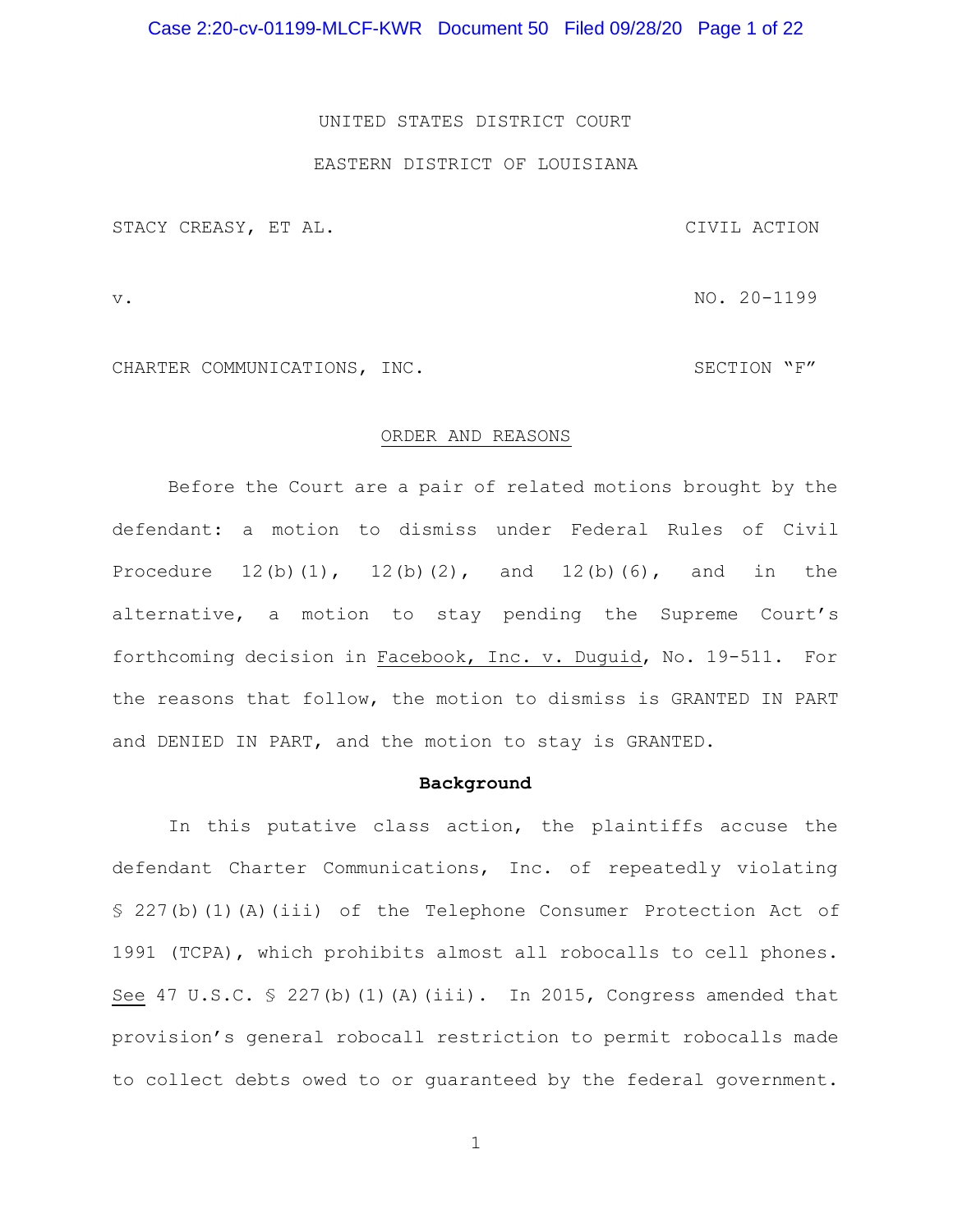# Case 2:20-cv-01199-MLCF-KWR Document 50 Filed 09/28/20 Page 2 of 22

That "government-debt exception" was short-lived. On July 6, 2020, the Supreme Court struck it down as an unconstitutional contentbased restriction on speech and severed it from the rest of the statute. See Barr v. Am. Ass'n of Political Consultants (AAPC), 140 S. Ct. 2335 (2020).

 At primary issue here is that decision's effect on this Court's subject matter jurisdiction over this case. In its motion to dismiss, Charter contends that the Supreme Court's fractured  $decision<sup>1</sup>$  in AAPC amounts to an adjudication that the entirety of  $\S$  227(b)(1)(A)(iii) was unconstitutional from the moment Congress enacted the offending government-debt exception to the moment the

<sup>1</sup> Complicating matters immensely is the Court's inability to reach a clear majority decision in AAPC. Justice Kavanaugh announced the judgment of the Court in a plurality opinion which Chief Justice Roberts and Justice Alito joined in whole, and which Justice Thomas joined in part. AAPC, 140 S. Ct. at 2343–56. Justice Sotomayor concurred in the judgment. Id. at 2356–57. Justice Breyer, joined by Justices Ginsburg and Kagan, concurred in the judgment with respect to severability, but dissented as to the plurality's application of strict scrutiny to  $\S$  227(b)(1)(A)(iii)'s content-based distinction. Id. at 2357-63. And Justice Gorsuch issued a final opinion, in which he concurred in the judgment in part and dissented on yet other grounds, and in which Justice Thomas joined in part. Id. at 2363–67.

The Court's failure to unite behind a sufficiently agreeable rationale does a disservice to litigants and lower courts. See generally Ryan C. Williams, Questioning Marks: Plurality Decisions and Precedential Constraint, 69 STAN. L. REV. 795 (2017) (observing the confusion that commonly results from fractured plurality decisions like AAPC and proposing a renewed approach for drawing doctrinal significance from such decisions). Here, it has led the parties to wildly dissimilar understandings of AAPC's legal effect – all in the utmost good faith and preparation. In the future, it may engender a circuit split which confronts the Court anew.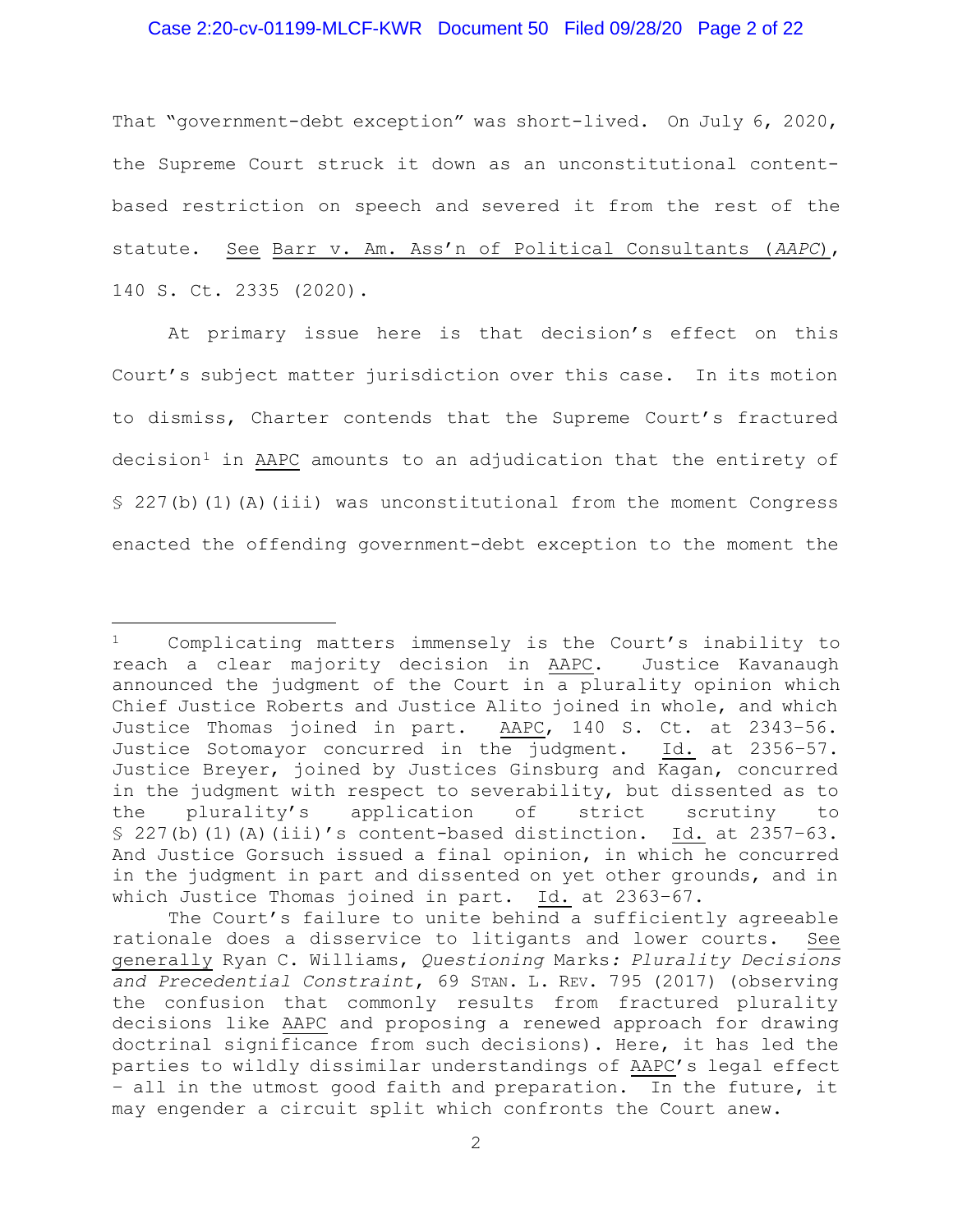# Case 2:20-cv-01199-MLCF-KWR Document 50 Filed 09/28/20 Page 3 of 22

Court severed that exception to preserve the rest of the law in AAPC. Extending that premise to its natural conclusion, Charter argues that its alleged violations of an unconstitutional law are not enforceable in federal court.

The plaintiffs argue just the opposite: namely, that by severing the new-fangled government-debt exception to preserve the general ban as a going concern, the Court confirmed that § 227(b)(1)(A)(iii) was constitutional all along. Thus, the plaintiffs suggest, Charter's conception of AAPC is fundamentally flawed, and as a result, its argument for dismissal under Rule 12(b)(1) is "just plain wrong."

What, then, does AAPC have to say of the matter? Unfortunately for all involved, precious little. In the few lines of nonbinding dicta shedding any light on the issue, the Court offered a pair of squarely contradictory answers. The three-Justice plurality opinion authored by Justice Kavanaugh concluded that while "no one should be penalized or held liable for making robocalls to collect government debt" as a result of the Court's invalidation of the exception that purported to authorize such robocalls, the Court's decision would not "negate the liability of parties who made robocalls covered by the robocall restriction" during the timeframe in which the exception remained operative. Id. at 2355 n.12. Justice Gorsuch (joined by Justice Thomas) disagreed. In his view, by "shield[ing] only government-debt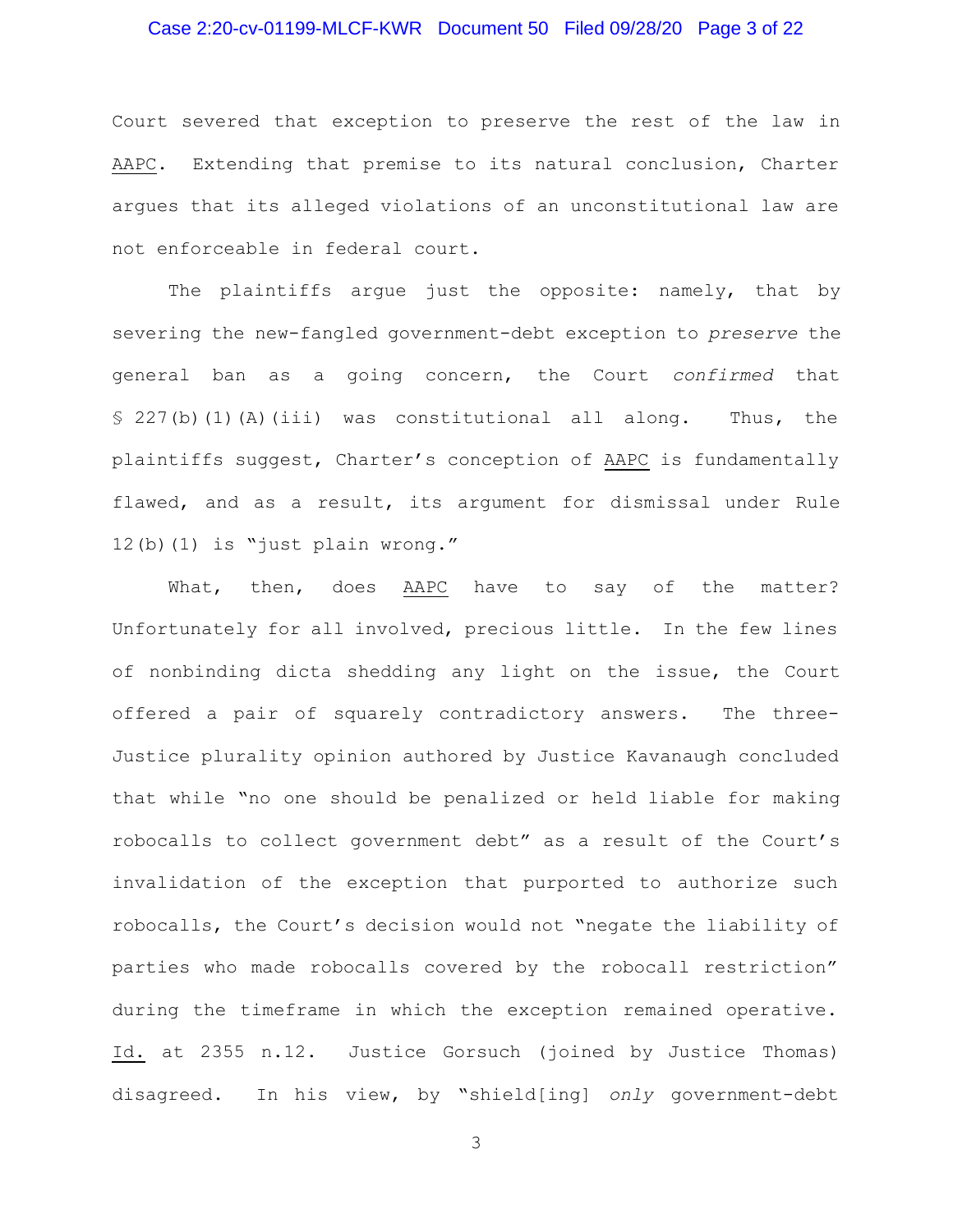# Case 2:20-cv-01199-MLCF-KWR Document 50 Filed 09/28/20 Page 4 of 22

collection callers from past liability under an admittedly unconstitutional law," the plurality "[wound] up endorsing the very same kind of content discrimination [it said it was] seeking to eliminate." Id. at 2366.

This, of course, places the Court in an uncomfortable position. (And to their credit, the parties make much of this decisive distinction.) In any event, confronted with a genuine issue of first impression, and with little more to guide it than passing Supreme Court dicta of no precedential force,  $2$  the Court concludes that Justice Gorsuch's is the better argument as a matter of law and logic. Congress's 2015 enactment of the governmentdebt exception rendered  $\frac{1}{227(b)(1)(A)(iii)}$  an unconstitutional content-based restriction on speech. In the years preceding Congress's addition of the exception,  $\frac{1}{2}$  227(b)(1)(A)(iii) did not discriminate on the content of robocalls, and was, as the Supreme Court has observed, a constitutional time-place-manner restriction on speech. Likewise, now that AAPC has done away with the offending exception, § 227(b)(1)(A)(iii) figures to remain good law in the years to come. However, in the years in which § 227(b)(1)(A)(iii) permitted robocalls of one category of content (government-debt collection) while prohibiting robocalls of all

<sup>2</sup> See infra note 4.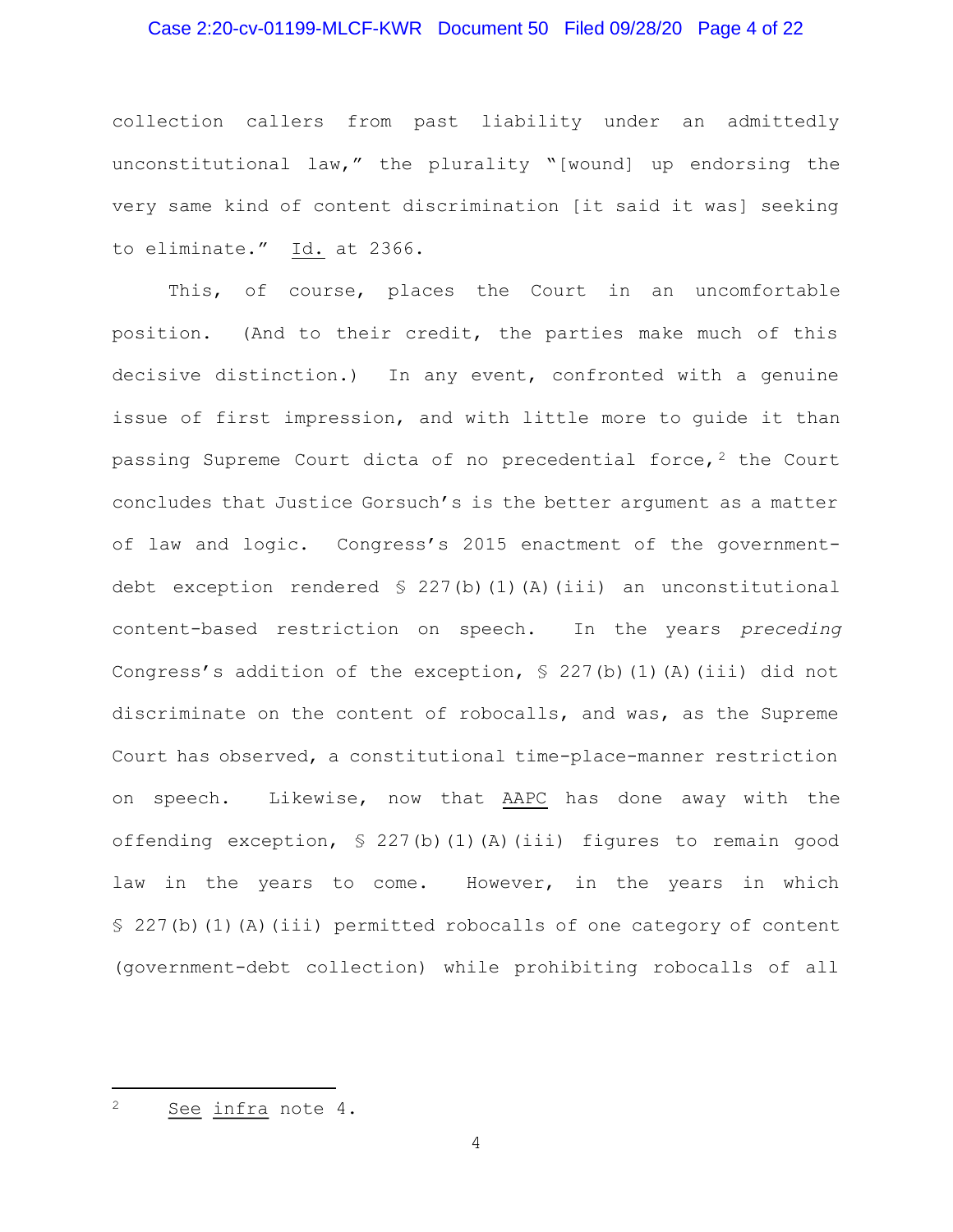# Case 2:20-cv-01199-MLCF-KWR Document 50 Filed 09/28/20 Page 5 of 22

other categories of content, the entirety of the provision was, indeed, unconstitutional.

That fact deprives the Court of jurisdiction over much of this action.

I.

 In the operative complaint, the plaintiffs allege that Charter violated  $\frac{1}{2}$  227(b)(1)(A)(iii) at least 130 times by transmitting auto-dialed calls and texts to the plaintiffs without consent to do so. Importantly for present purposes, all but one of those violations is alleged to have occurred during the time period in which the government-debt exception remained operative within  $\frac{1}{2}$  227(b)(1)(A)(iii). The lone improper communication alleged to have occurred after the Supreme Court's July 6, 2020 decision in AAPC is a July 11, 2020 text message to plaintiff Stacy Creasy. See Am. Compl. ¶ 40.

With respect to each of the pre-AAPC communications, Charter asserts that the Court lacks subject matter jurisdiction to adjudicate the legality of such communications because federal courts lack authority to enforce violations of unconstitutional laws. With respect to the July 11, 2020 text message to Creasy, Charter seeks dismissal on two independent grounds: first, it asserts that the Court lacks subject matter jurisdiction because the text is not traceable to Charter (FED. R. CIV. P. 12(b)(1)), and second, it maintains that even if the Court does have jurisdiction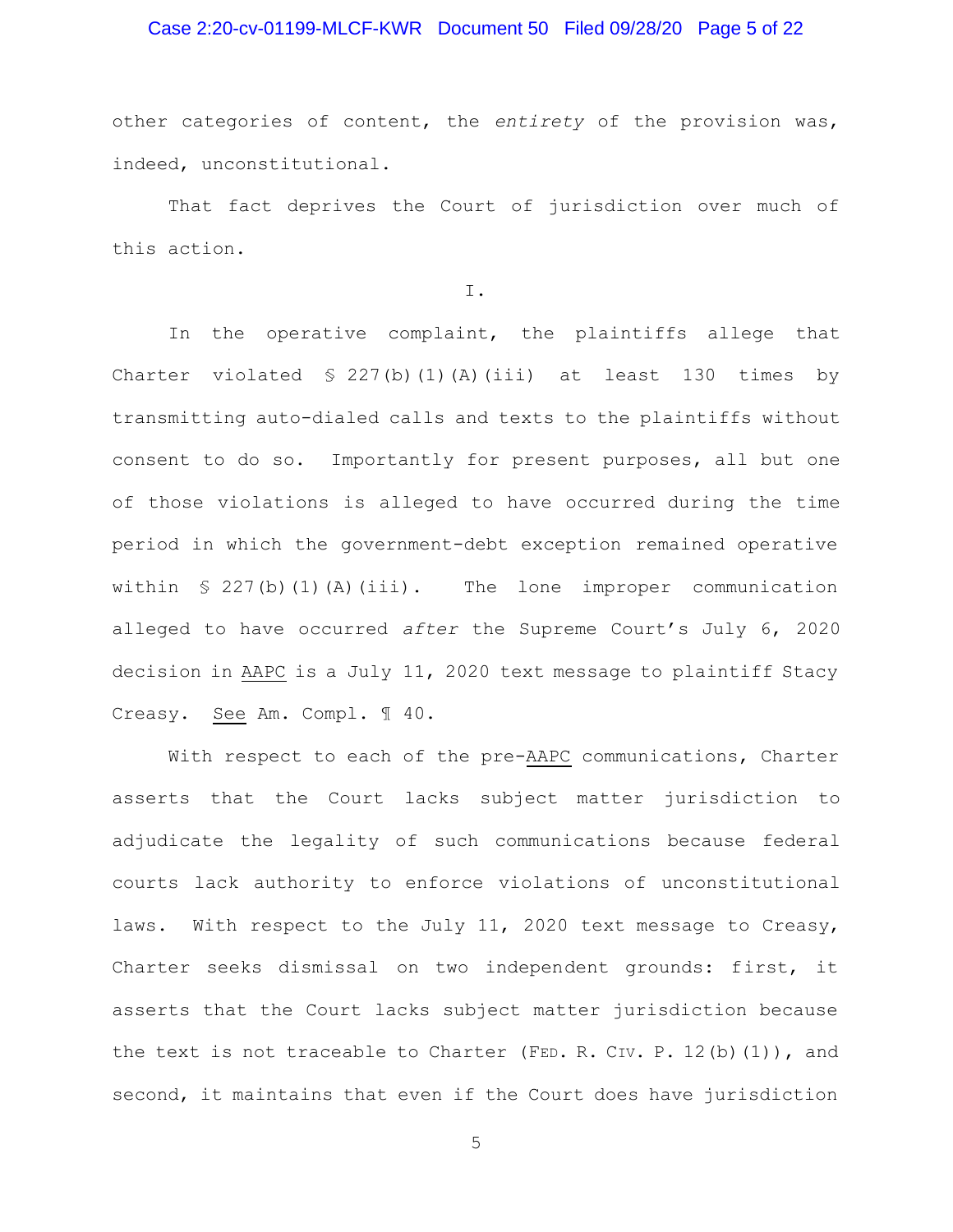# Case 2:20-cv-01199-MLCF-KWR Document 50 Filed 09/28/20 Page 6 of 22

to adjudicate the plaintiffs' claim with respect to that text, the plaintiffs nevertheless fail to state a claim upon which relief can be granted (FED. R. CIV. P.  $12(b)(6)$ ).

 As an alternative ground for dismissal of plaintiff Tiffanie Hogans' claims, Charter contends that the Court cannot assert personal jurisdiction over it because Charter is not subject to general jurisdiction in Louisiana and because specific jurisdiction is improper since Hogans' claims do not arise from Charter's contacts with Louisiana.

The Court addresses each of these arguments in turn.

#### A.

 Charter first argues that the Court lacks subject matter jurisdiction to adjudicate any violations of  $\S$  227(b)(1)(A)(iii) that the plaintiffs allege to have occurred between Congress's enactment of the government-debt exception and the Supreme Court's severance of that exception in AAPC.<sup>3</sup> As explained below, Charter is correct.

#### 1. Applicable Legal Standards

Motions filed under Rule 12(b)(1) of the Federal Rules of Civil Procedure allow a party to challenge a court's subject matter jurisdiction. "As a court of limited jurisdiction, a federal court must affirmatively ascertain subject-matter jurisdiction before

As noted above, that time period covers all but one of the allegedly illegal communications at issue in this case.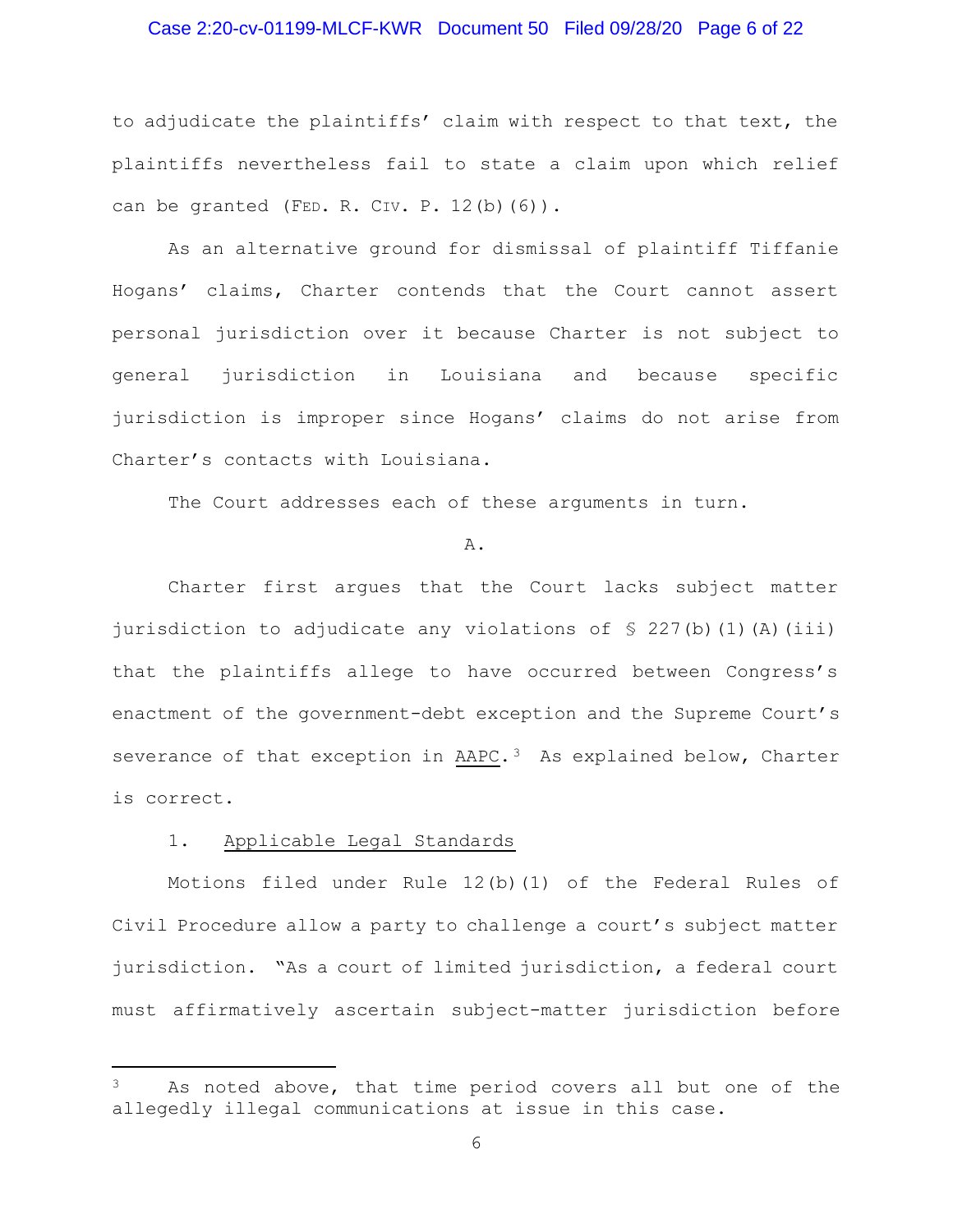# Case 2:20-cv-01199-MLCF-KWR Document 50 Filed 09/28/20 Page 7 of 22

adjudicating a suit. A district court should dismiss where it appears certain that the plaintiff cannot prove a plausible set of facts that establish subject-matter jurisdiction." Bank of La. v. FDIC, 919 F.3d 916, 922 (5th Cir. 2019) (quoting Venable v. La. Workers' Comp. Corp., 740 F.3d 937, 941 (5th Cir. 2013) (internal quotation marks omitted)). "A court may find that plausible set of facts by considering '(1) the complaint alone; (2) the complaint supplemented by undisputed facts evidenced in the record; or (3) the complaint supplemented by undisputed facts plus the court's resolution of disputed facts.'" Id. (quoting Spotts v. United States, 613 F.3d 559, 566 (5th Cir. 2010)). "The party asserting jurisdiction bears the burden of proof." Id. (citing Griener v. United States, 900 F.3d 700, 703 (5th Cir. 2018)).

Of particular significance here is the timeless principle that "[a]n unconstitutional law is void, and is as no law." Ex Parte Siebold, 100 U.S. 371, 376 (1879); id. ("An offence created by [an unconstitutional law] is not a crime."); see also Reynoldsville Casket Co. v. Hyde, 514 U.S. 749, 760 (1995) (Scalia, J., concurring) ("[W]hat a court does with regard to an unconstitutional law is simply to ignore it. It decides the case 'disregarding the [unconstitutional] law,' because a law repugnant to the Constitution 'is void, and is as no law.'" (second alteration in original) (citation omitted) (first quoting Marbury v. Madison, 5 U.S. (1 Cranch) 137, 178 (1803); then quoting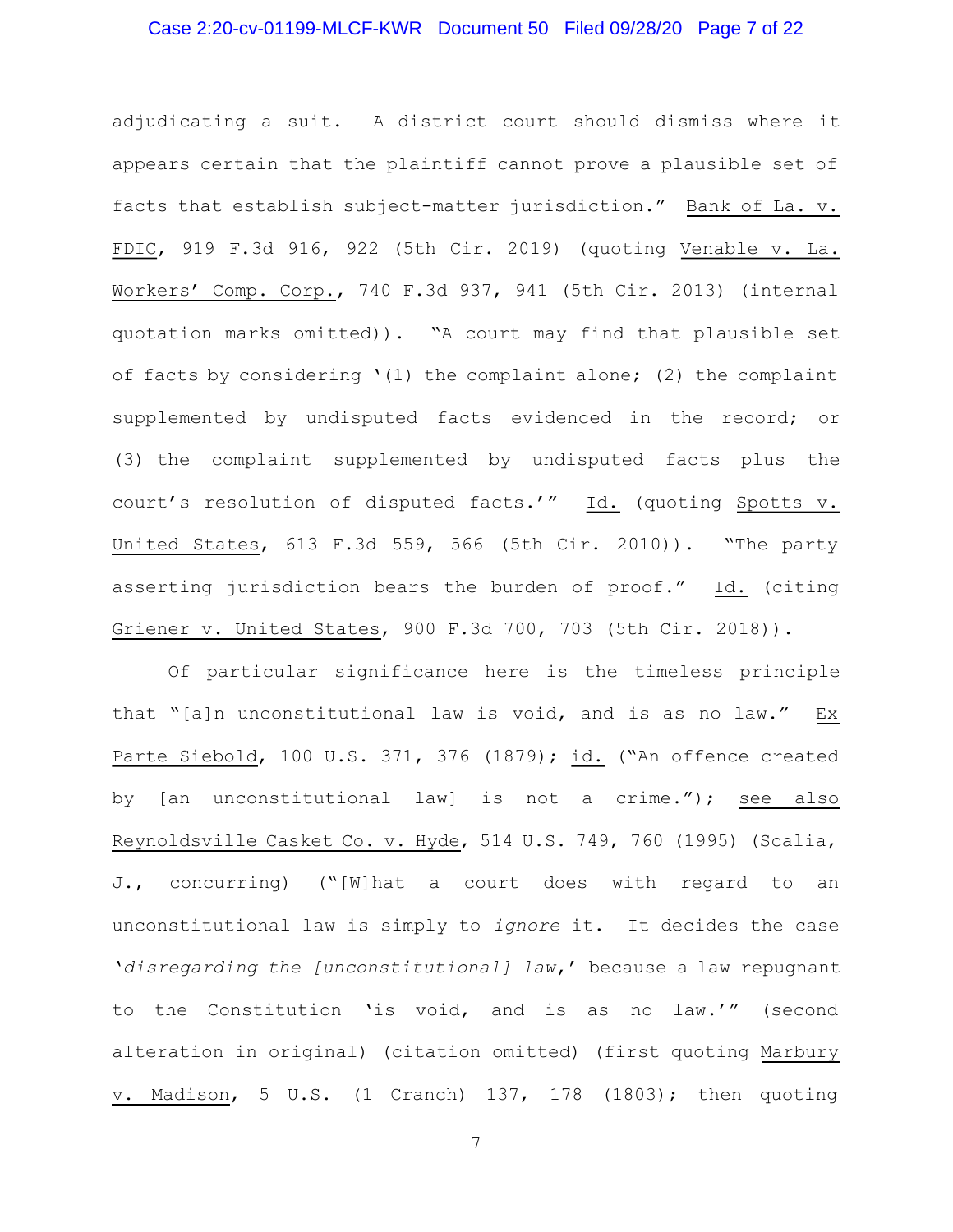# Case 2:20-cv-01199-MLCF-KWR Document 50 Filed 09/28/20 Page 8 of 22

Siebold, 100 U.S. at 376)). That principle colors many doctrines, but as relevant here, it suggests that – in the vast run of scenarios – a speaker should not be punished for engaging in speech that was restricted in an unconstitutional fashion. Cf. Grayned v. City of Rockford, 408 U.S. 104, 107 n.2 (1972) (holding, also with regard to an invalid time-place-manner restriction, that determining the speaker's fate required assessing "the facial constitutionality of the [restriction] in effect" at the time of the speech at issue). It also supports the general rule that "once a statute has been declared unconstitutional, the federal courts thereafter have no jurisdiction over alleged violations (since there is no valid 'law of the United States' to enforce)." United States v. Baucum, 80 F.3d 539, 541–42 (D.C. Cir. 1996) (per curiam).

#### 2. Precedent, Plurality Opinions, and AAPC

 Without exception, federal district courts are bound by Supreme Court precedent. See, e.g., Amy Coney Barrett, Precedent and Jurisprudential Disagreement, 91 TEX. L. REV. 1711, 1712 (2013) (observing that "vertical stare decisis, a court's obligation to follow the precedent of a superior court,  $\ldots$  is an inflexible rule that admits of no exception" (footnote omitted)). Occasionally, however, "a fragmented Court decides a case," but "no single rationale explaining the result enjoys the assent of five Justices." Marks v. United States, 430 U.S. 188, 193 (1977).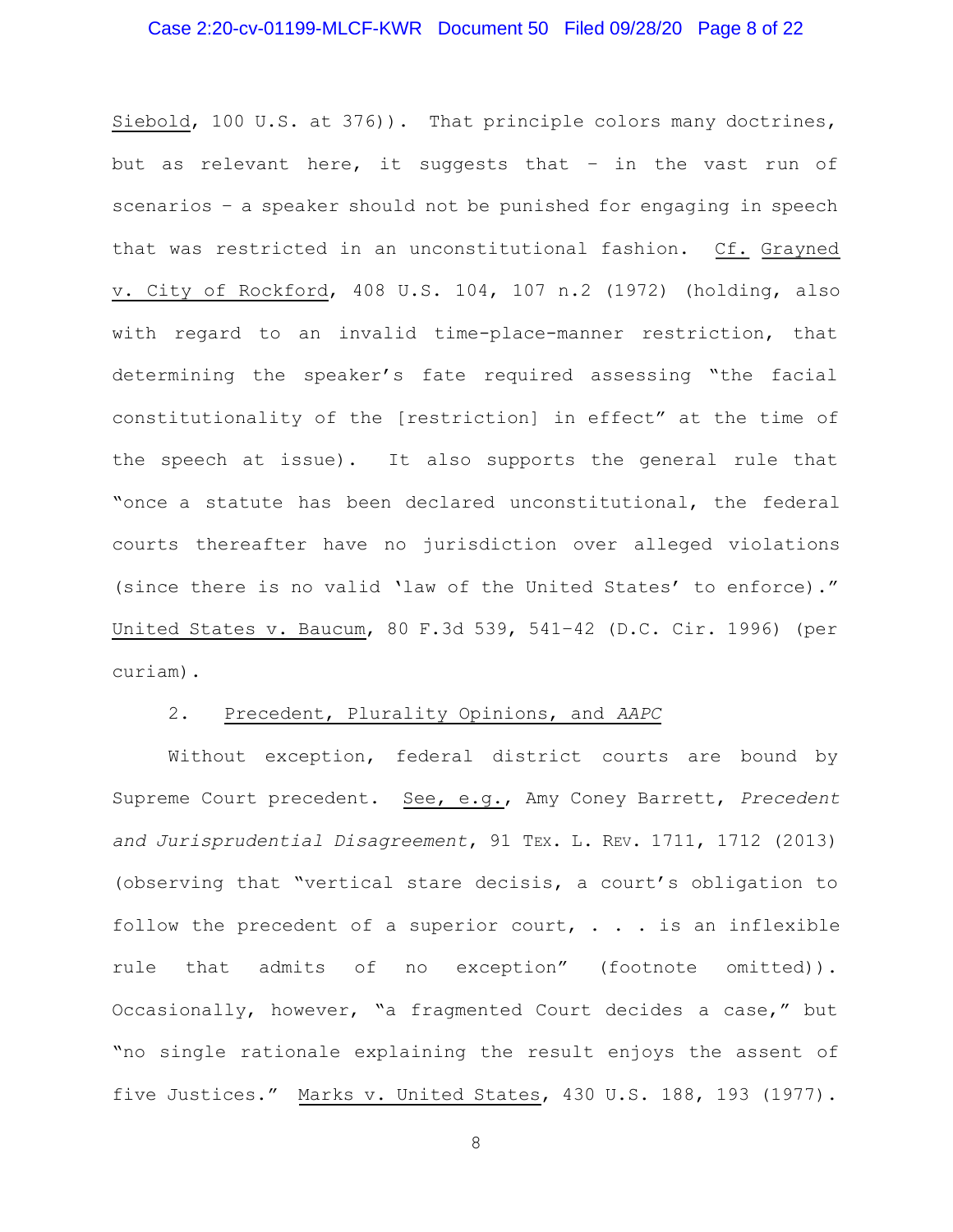# Case 2:20-cv-01199-MLCF-KWR Document 50 Filed 09/28/20 Page 9 of 22

In such scenarios, "the holding of the Court may be viewed as that position taken by those Members who concurred in the judgments on the narrowest grounds." Id. (quoting Gregg v. Georgia, 428 U.S. 153, 169 n.15 (1976) (plurality opinion)). As a result, "when the Justices fail to converge on a single majority rationale for a decision," the only precedent that comes of such a decision is the position adopted by the narrowest concurrence. See Williams, supra note 1, at 798.

 Cognizant of this rule, the plurality in AAPC spelled out the technical holdings of the Court in explicit terms: (1) "Six Members of the Court . . . conclude that Congress has impermissibly favored debt-collection speech over political and other speech, in violation of the First Amendment," and (2) "[S]even members of the Court conclude that the entire 1991 robocall restriction should not be invalidated, but rather that the 2015 government-debt exception must be invalidated and severed from the remainder of the statute." AAPC, 140 S. Ct. at 2343 (plurality opinion). That much is binding on all other courts.

 Nevertheless, although it is not binding on this Court, the AAPC plurality's footnoted statement that the Court's decision "does not negate the liability of parties who made robocalls covered by the robocall restriction [during the relevant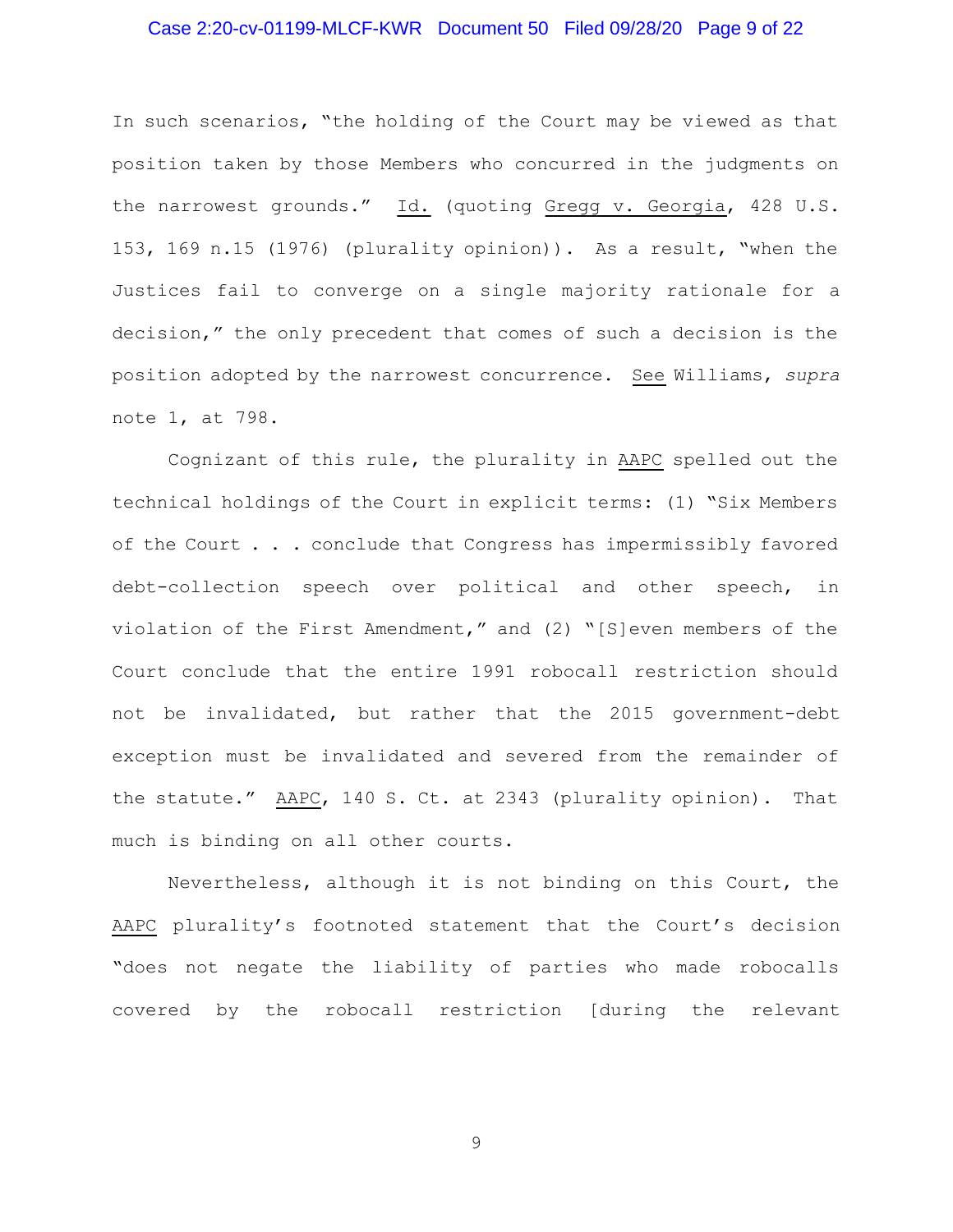# Case 2:20-cv-01199-MLCF-KWR Document 50 Filed 09/28/20 Page 10 of 22

timeframe]" is extremely persuasive authority.<sup>4</sup> As such, the Court has paid it extensive consideration – while also observing the equally important facts that Justices Gorsuch and Thomas seemed to disagree, and that the remaining four Justices declined to weigh in on the issue. With that in mind, on full consideration of the issue - as presented and refined by the adversarially tested motion at hand - the Court proceeds to the merits.

## 3. Subject Matter Jurisdiction over Pre-AAPC Violations

 As Charter contends, the Court indeed lacks subject matter jurisdiction over each of the supposed  $\S 227(b)(1)(A)(iii)$ violations the plaintiffs allege to have occurred before the Supreme Court restored the constitutional muster of § 227(b)(1)(A)(iii) by severing the government-debt exception in AAPC. As a majority of the Court held in AAPC, the 2015 amendment adding the government-debt exception to  $$ 227(b)(1)(A)(iii)$ converted a theretofore neutral speech restriction into an invalid

<sup>&</sup>lt;sup>4</sup> This footnote is merely persuasive, as opposed to mandatory, because it appears in an opinion commanding the votes of only three Justices, and because, as Charter astutely observes, it constitutes mere "obiter dictum." "Obiter dictum" is defined as "[a] judicial comment made while delivering a judicial opinion, but one that is unnecessary to the decision in the case and therefore not precedential (although it may be considered persuasive)." Obiter dictum, BLACK'S LAW DICTIONARY (10th ed. 2014). As Chief Justice Marshall remarked in Cohens v. Virginia, where "general expressions" in an opinion "go beyond the case, they may be respected, but ought not to control the judgment in a subsequent suit when the very point is presented for decision." 19 U.S. (6 Wheat.) 264, 399 (1821).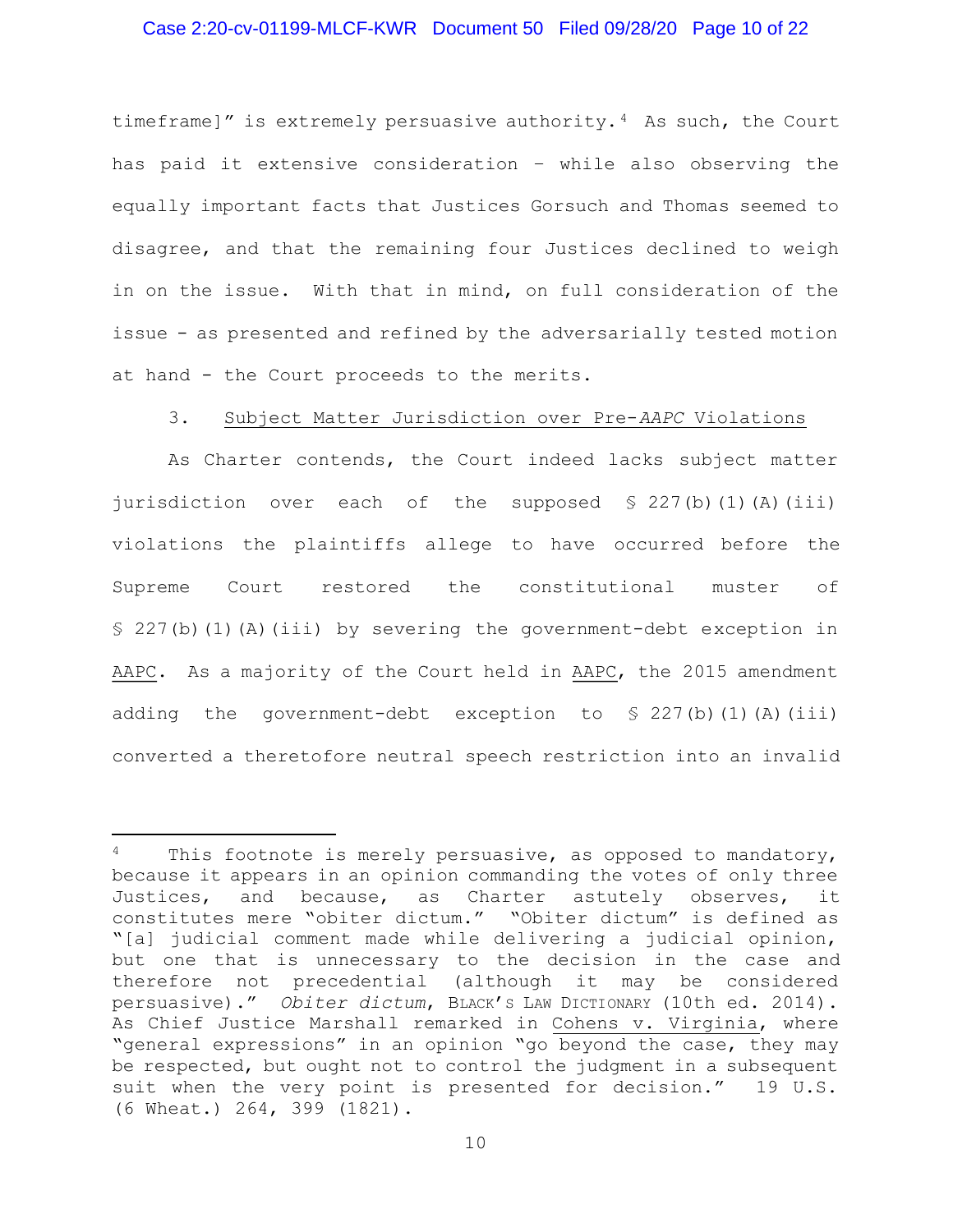# Case 2:20-cv-01199-MLCF-KWR Document 50 Filed 09/28/20 Page 11 of 22

content-discriminatory one. Indeed, when divorced from the exception enabling one category of speech above all others, § 227(b)(1)(A)(iii) was (and now again is) a valid time-placemanner restriction on speech. Only by appending the governmentdebt exception to § 227(b)(1)(A)(iii)'s general robocall ban did Congress begin to "impermissibly favor[] debt-collection speech over political and other speech." Id. (stating the conclusion of six Justices).

 While that holding affirmatively binds this Court as one of just two holdings to command the votes of a majority of the Justices in AAPC, it is also inescapable as a logical matter. Indeed, while the plaintiffs argue that the Court's severance of the exception has no bearing on the constitutionality of the rule, the exception and the rule are in fact inextricably intertwined for the purposes of any reasonable analysis. Simply put, a restriction cannot possibly be content-based if it does not treat different categories of content differently; an exception cannot be unconstitutionally discriminatory without reference to the broader rule in which it appears. A review of the statutory text before and after the addition of the government-debt exception confirms as much.

 Prior to the exception's enactment in 2015 (and now again, post-severance), § 227(b)(1)(A)(iii) read(s) as follows: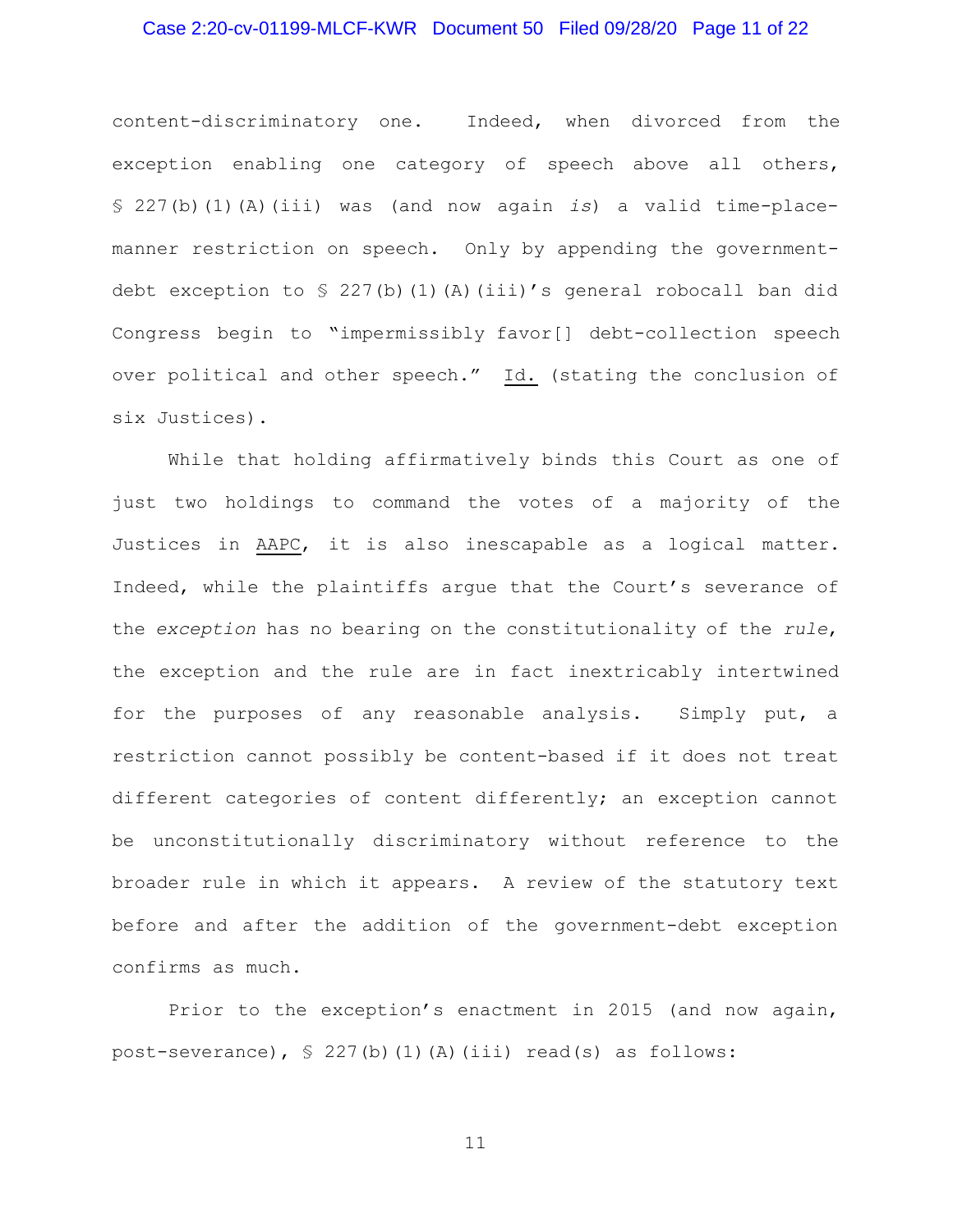It shall be unlawful for any person within the United States, or any person outside the United States if the recipient is within the United States—

(A) to make any call (other than a call made for emergency purposes or made with the prior express consent of the called party) using any automatic telephone dialing system or an artificial or prerecord voice . . .

(iii) to any telephone number assigned to a paging service, cellular telephone service, specialized mobile radio service, or other radio common carrier service, or any service for which the called party is charged for the call;

This neutral version of  $\S 227(b)(1)(A)(iii)$  did not apply when Charter transmitted all but one of the automated communications alleged here. Instead, the following version of § 227(b)(1)(A)(iii) applied:

It shall be unlawful for any person within the United States, or any person outside the United States if the recipient is within the United States—

(A) to make any call (other than a call made for emergency purposes or made with the prior express consent of the called party) using any automatic telephone dialing system or an artificial or prerecord voice . . .

(iii) to any telephone number assigned to a paging service, cellular telephone service, specialized mobile radio service, or other radio common carrier service, or any service for which the called party is charged for the call, unless such call is made solely to collect a debt owed to or guaranteed by the United States;

47 U.S.C. § 227(b)(1)(A)(iii) (emphasis added).

Viewing these provisions side-by-side shows how Congress's addition of a single exception could fundamentally alter the entire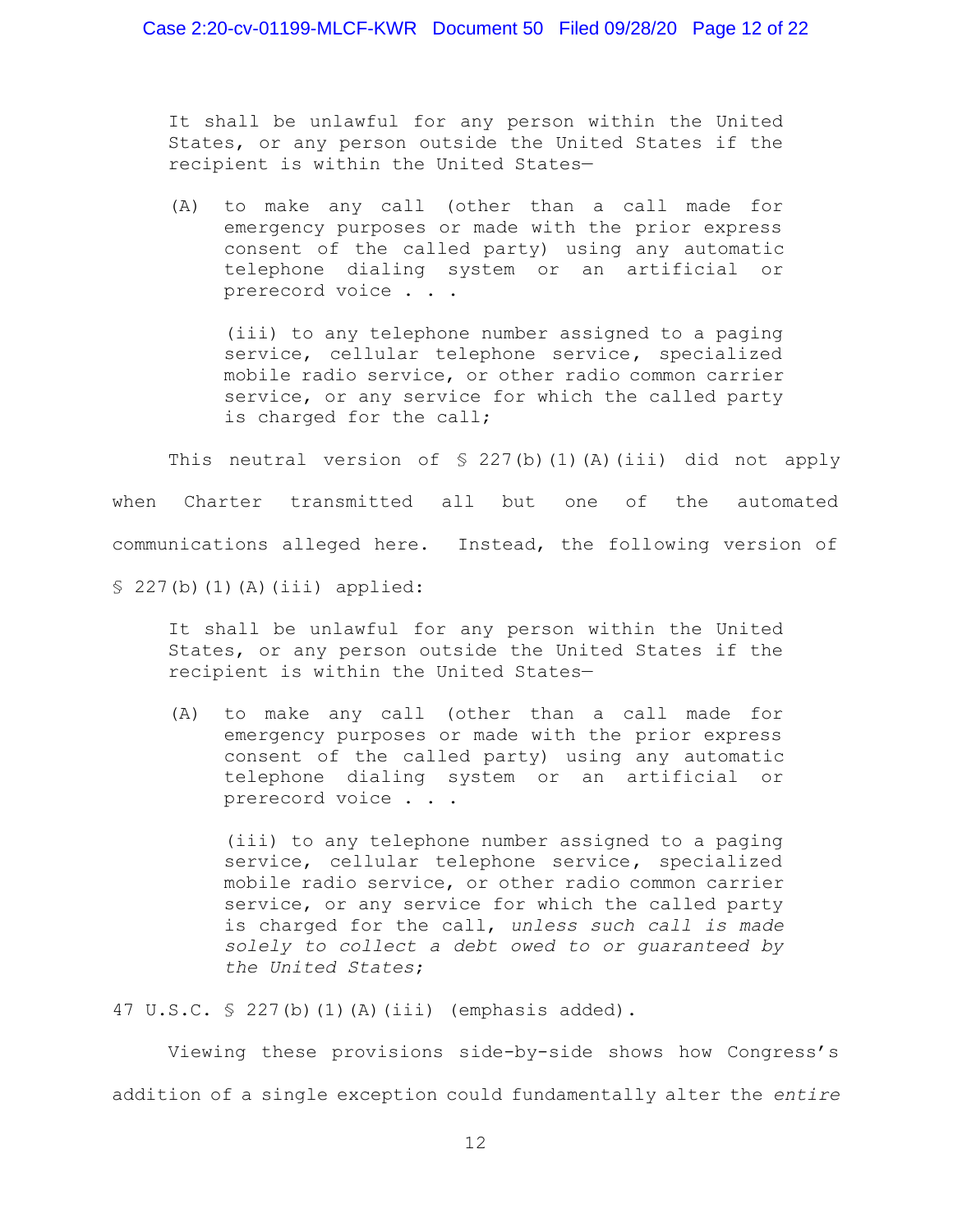## Case 2:20-cv-01199-MLCF-KWR Document 50 Filed 09/28/20 Page 13 of 22

provision. Without the exception, § 227(b)(1)(A)(iii) bans the gamut of robocalls with no regard to content. With the exception, it allows robocalls of one category, while banning all others. This distinction is plain, and it drove the binding result in AAPC. See AAPC, 140 S. Ct. at 2346 (plurality opinion) ("Section 227(b)(1)(A)(iii) generally bars robocalls to cell phones. Since the 2015 amendment, the law has exempted robocalls to collect government debt. The initial First Amendment question is whether the robocall restriction, with the government-debt exception, is content-based. The answer is yes." (emphasis added)); id. at 2356– 57 (Sotomayor, J., concurring in the judgment) ("Even under intermediate scrutiny, the Government has not explained how a debtcollection robocall about a government-backed debt is any less intrusive or could be any less harassing than a debt-collection robocall about a privately backed debt."); id. at 2364 (Gorsuch, J., concurring in the judgment in part and dissenting in part) ("The statute is content-based because it allows speech on a subject the government favors (collecting its debts) while banning speech on other disfavored subjects (including political matters).").

This is not a situation where "one section of a [provision]" being "repugnant to the Constitution" does not "render[] the whole [provision] void." See Seila Law LLC v. CFPB, 140 S. Ct. 2183, 2208 (2020) (plurality opinion) (quoting Loeb v. Columbia Twp.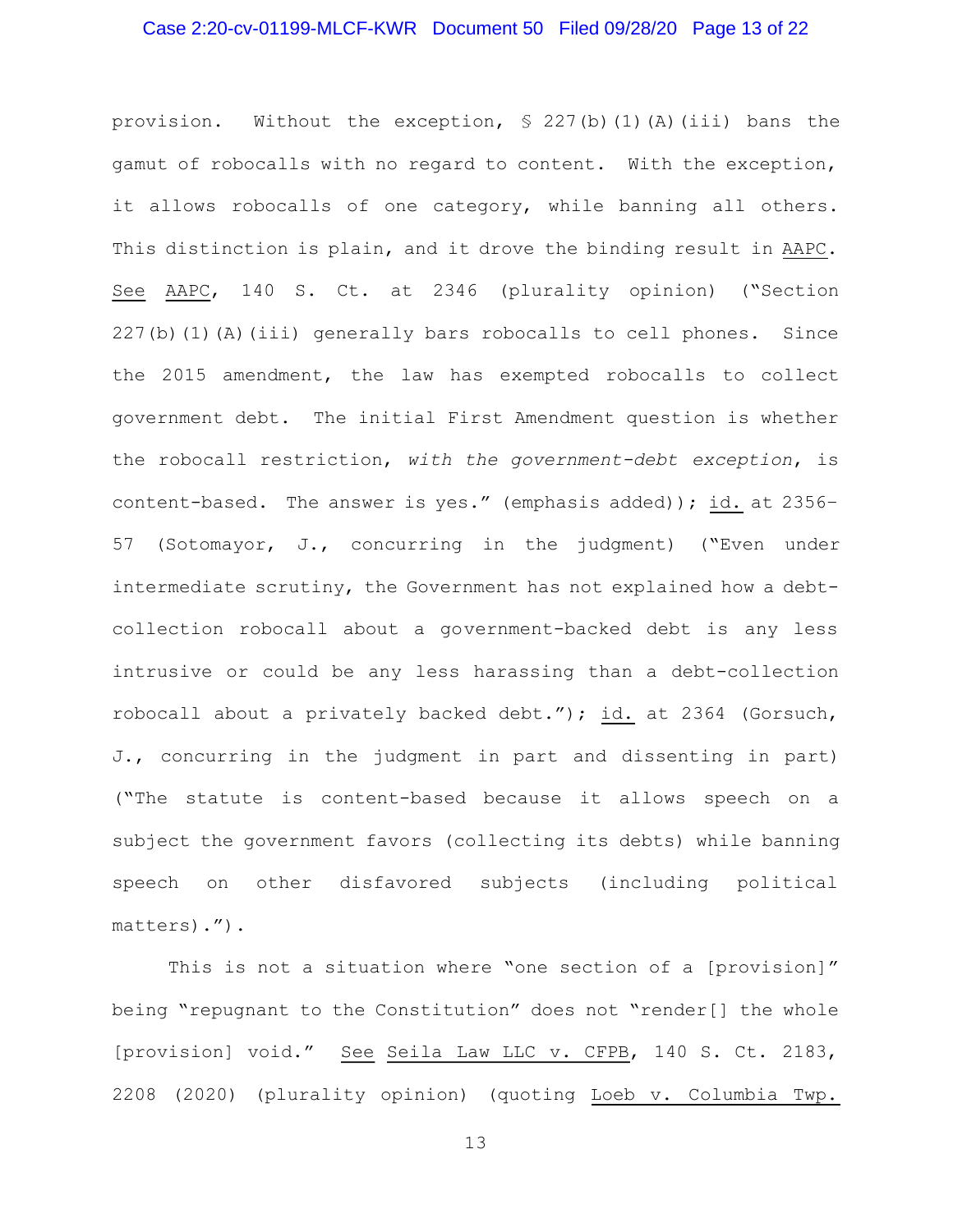# Case 2:20-cv-01199-MLCF-KWR Document 50 Filed 09/28/20 Page 14 of 22

Trs., 179 U.S. 472, 490 (1900)). Precisely the opposite is the case here: the entirety of the pre-severance version of  $$ 227(b)(1)(A)(iii) is void because it itself was repugnant to the$ Constitution before the Supreme Court restored it to constitutional health in AAPC.

As a further matter, "severability" functions as a "remedy" in this context. See, e.g., id. at 2356 (plurality opinion) (rejecting Justice Gorsuch's "proposed remedy of injunctive relief"); id. at 2365–67 (Gorsuch, J., concurring in the judgment in part and dissenting in part) (criticizing the plurality's imposition of a severance "remedy"). A remedy is only necessary where there has first been a "wrong." In this context, that wrong was experienced by Charter and all other robocallers (or would-be robocallers) whose constitutionally protected speech was outlawed while Congress affirmatively blessed robocalls of other content in violation of the First Amendment. The policy implications of this finding are beyond the Court's purview – indeed, any added likelihood that defendants may evade liability for robocalls that Congress would have preferred to ban from 2015 to 2020 is the unfortunate price of the Court's enforcement of a constitutionally dictated result. It is for the elected branches, and not this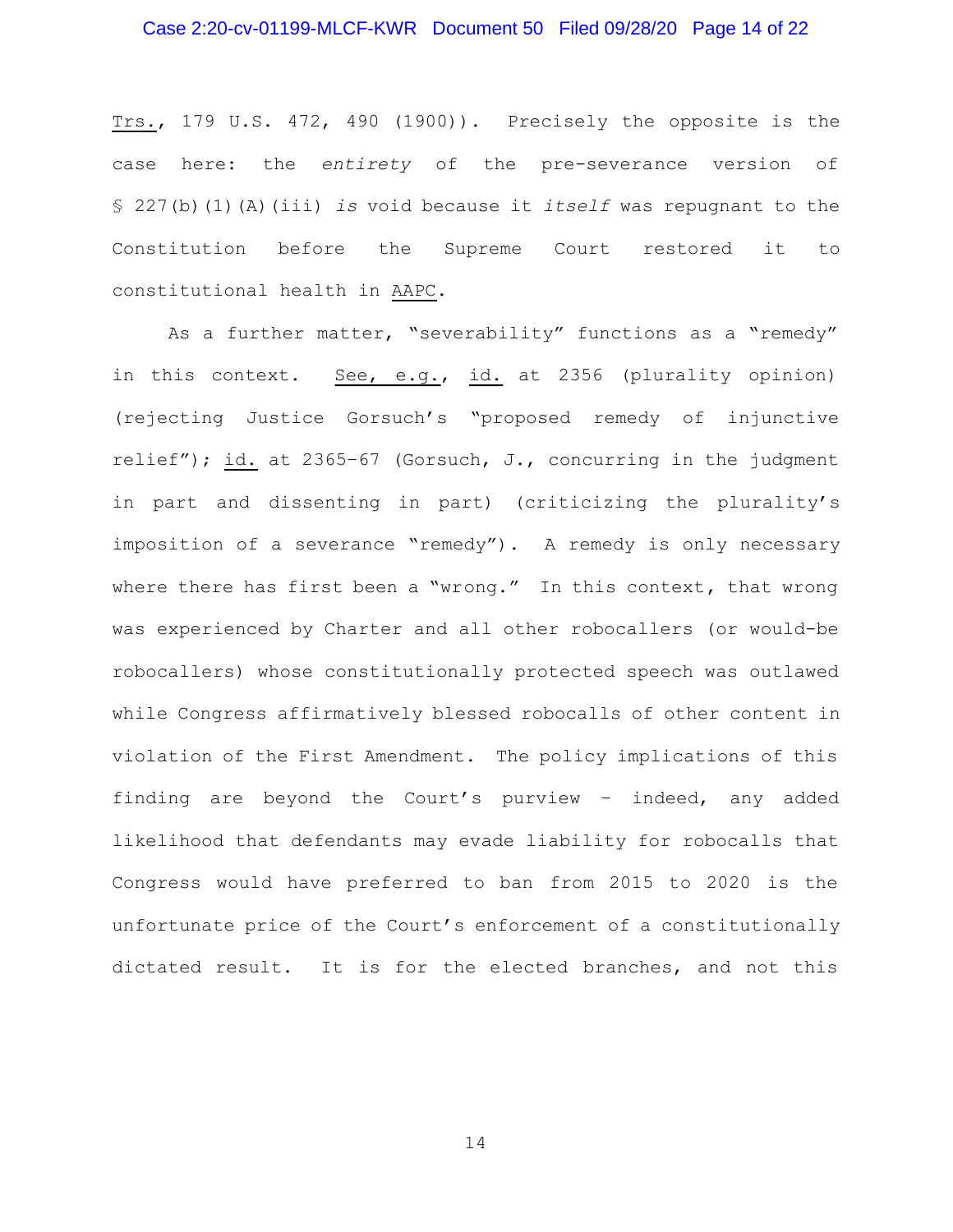# Case 2:20-cv-01199-MLCF-KWR Document 50 Filed 09/28/20 Page 15 of 22

Court, to determine whether that price is unduly high.<sup>5</sup> Legislative choices have consequences.

In any event, the unconstitutional amended version of § 227(b)(1)(A)(iii) is what applied to Charter at the time of the challenged communications at issue, and that fact deprives the Court of subject matter jurisdiction to adjudicate Charter's liability with regard to such communications. See, e.g., Baucum, 80 F.3d at 541–42 (observing that federal courts are without jurisdiction to enforce violations of an unconstitutional statute "since there is no valid 'law of the United States' to enforce").

B.

 With respect to the lone remaining violation asserted by the plaintiffs – the allegedly unlawful text message Charter sent Stacy Creasy on July 11, 2020 – Charter likewise seeks dismissal for lack of subject matter jurisdiction. However, Charter offers little to no support for this argument, and the Court dismisses it out of hand – indeed, it flies in the face of each of the Court's

Query whether it would be good and fair policy to punish the class of speakers that bore the brunt of an unconstitutional provision while letting off the hook the class of speakers that benefited from such a provision. Cf. AAPC, 140 S. Ct. at 2366 (Gorsuch, J., concurring in the judgment in part and dissenting in part) ("[A] holding that shields only government-debt collection callers from past liability under an admittedly unconstitutional law would wind up endorsing the very same kind of content discrimination we say we are seeking to eliminate.").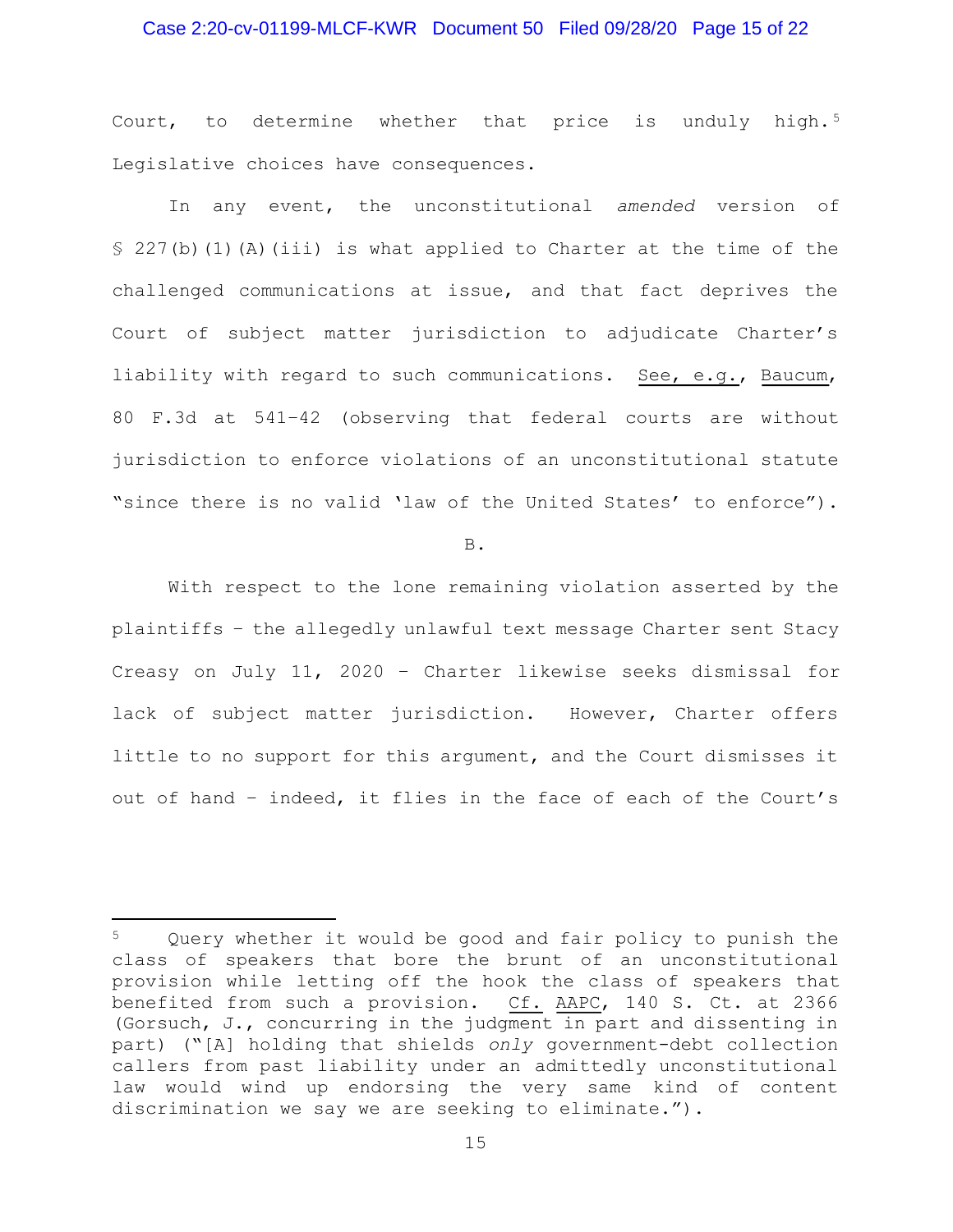# Case 2:20-cv-01199-MLCF-KWR Document 50 Filed 09/28/20 Page 16 of 22

holdings with regard to the communications that pre-dated AAPC. See supra subsection I.A.3.

 In the alternative, Charter urges the Court to dismiss this claim under Rule 12(b)(6). That argument also fails.

 Rule 12(b)(6) of the Federal Rules of Civil Procedure allows a party to move for dismissal of a complaint that fails to state a claim upon which relief can be granted. "To survive a motion to dismiss" under Rule 12(b)(6), "a complaint must contain sufficient factual matter, accepted as true, to 'state a claim to relief that is plausible on its face.'" Ashcroft v. Iqbal, 556 U.S. 662, 678 (2009) (quoting Bell Atl. Corp. v. Twombly, 550 U.S. 544, 570 (2007)). To demonstrate a facially plausible basis for relief, a plaintiff must plead facts which allow "the court to draw the reasonable inference that the defendant is liable for the misconduct alleged." Id. In determining whether a plaintiff has met this burden, a court must "accept all well-pleaded facts as true and view all facts in the light most favorable to the plaintiff," but must not accord an assumption of truth to conclusory allegations and threadbare assertions. Thompson v. City of Waco, 764 F.3d 500, 502 (5th Cir. 2014).

The foregoing presumptions are not to be applied mindlessly, however. Thus, in considering a motion to dismiss, the Court may review any documents attached to or incorporated into the plaintiff's complaint by reference. Causey v. Sewell Cadillac-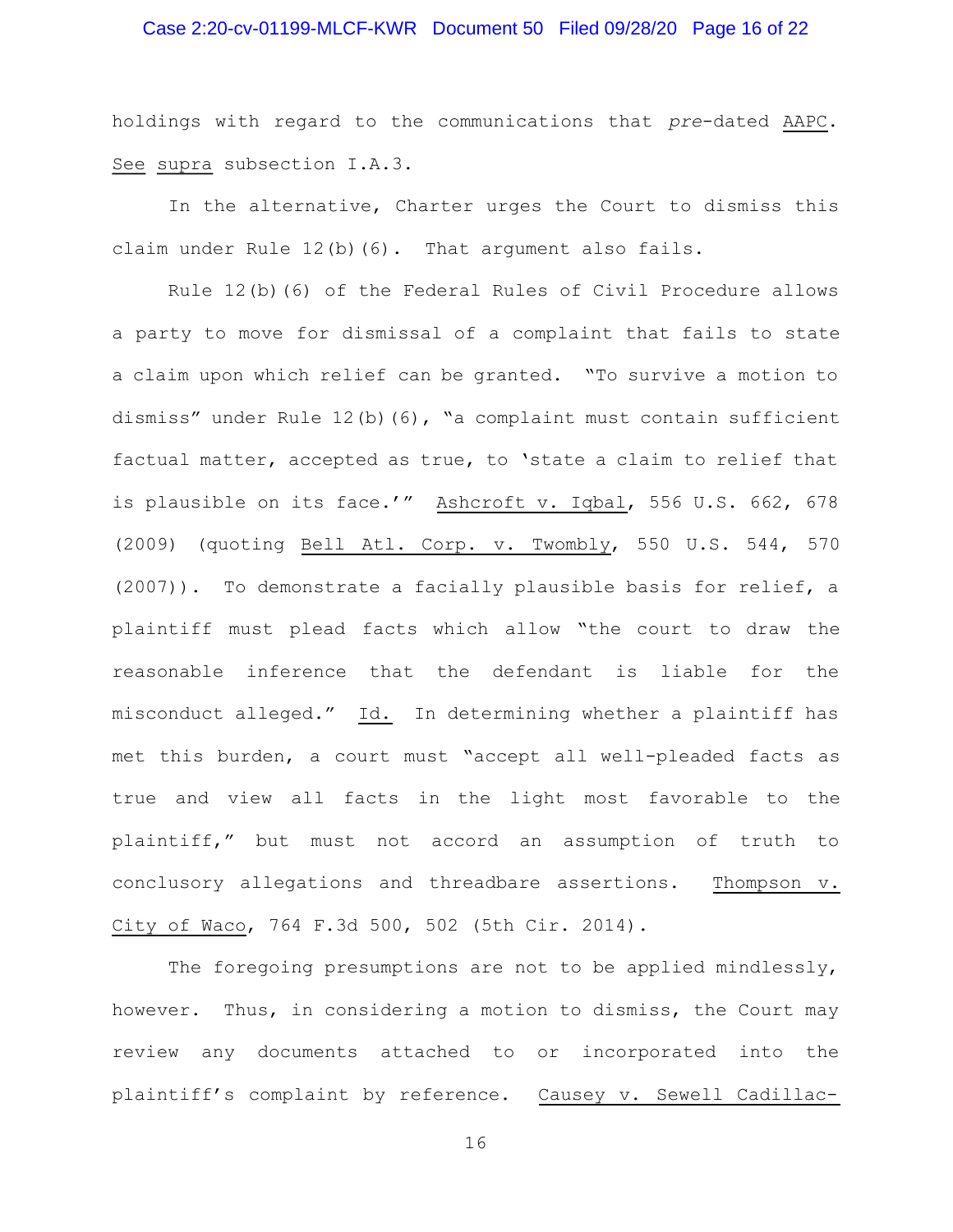# Case 2:20-cv-01199-MLCF-KWR Document 50 Filed 09/28/20 Page 17 of 22

Chevrolet, Inc., 394 F.3d 285, 288 (5th Cir. 2004). In addition, the Court may judicially notice matters of public record and other facts not subject to reasonable dispute. See United States ex rel. Willard v. Humana Health Plan of Tex. Inc., 336 F.3d 375, 379 (5th Cir. 2003).

 Applying these standards to the plaintiffs' lone remaining claim is relatively straightforward. In Paragraph 40 of the Amended Complaint, the plaintiffs allege that plaintiff Stacy Creasy received an unwanted text message<sup>6</sup> from Spectrum Mobile. "Spectrum Mobile" is a brand and subsidiary of defendant Charter Communications, Inc.<sup>7</sup> And the plaintiffs allege, correctly, that Charter "offers its services to consumers and businesses under the Spectrum brand." See Am. Compl. ¶ 9. Thus, Charter's argument that the plaintiffs fail to state a claim against Charter – as opposed to Spectrum, the alleged sender of the July 11, 2020 text message to Creasy - is unpersuasive at the motion to dismiss stage. Regardless, even if Charter Communications, Inc. and Spectrum Mobile, LLC are technically distinct entities as Charter avers,

<sup>&</sup>lt;sup>6</sup> As interpreted by the FCC, the TCPA's robocall restriction "bars both automated voice calls and automated text messages." AAPC, 140 S. Ct. at 2344 n.1 (citing In re Rules and Regulations Implementing the Telephone Consumer Protection Act of 1991, 18 FCC Rcd. 14014, 14115 (2003)).

See CHARTER COMMC'NS, ABOUT CHARTER, corporate.charter.com/aboutcharter (last visited Sept. 26, 2020). This fact is not subject to reasonable dispute and is therefore judicially noticeable at the motion to dismiss stage. See Willard, 336 F.3d at 379.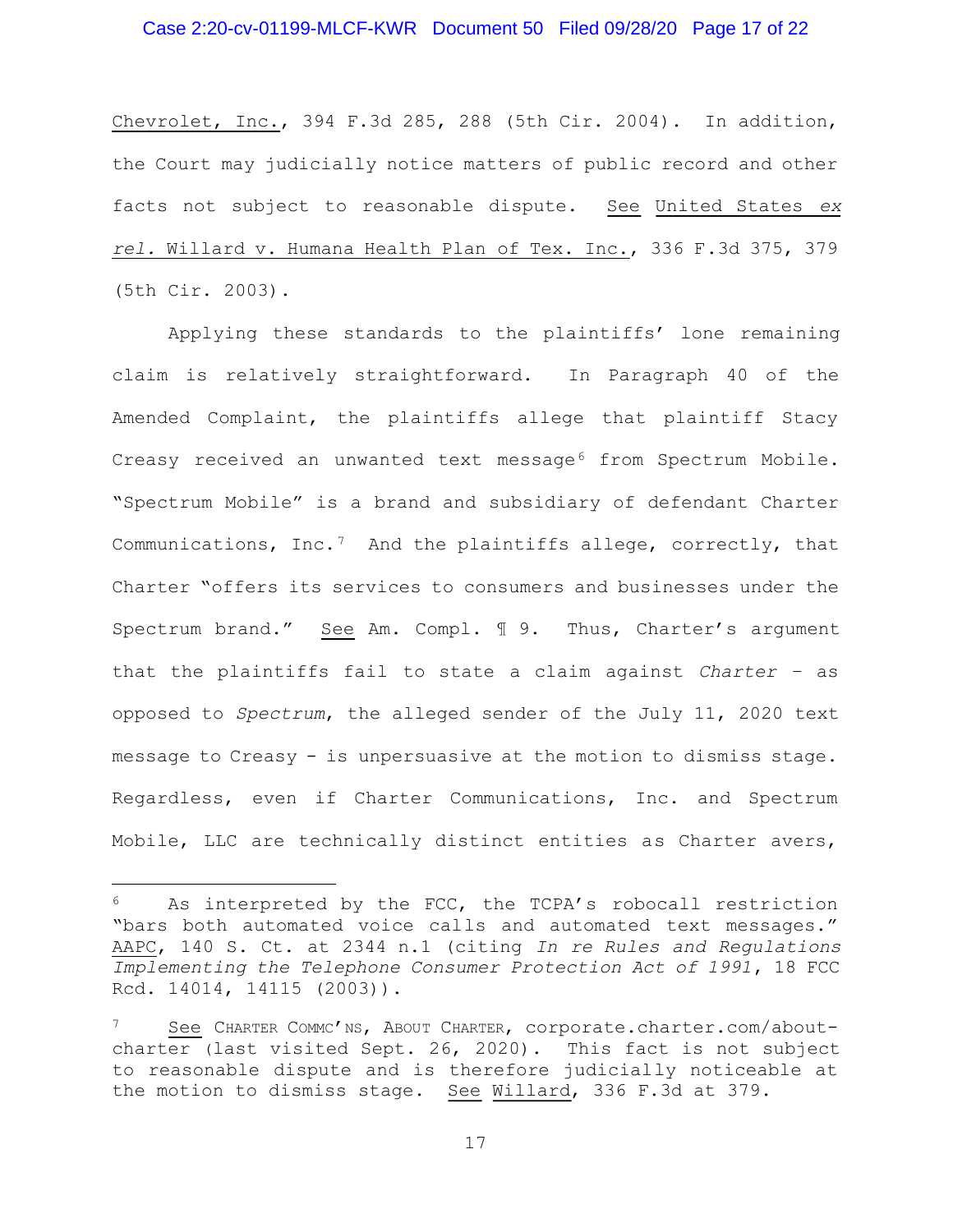# Case 2:20-cv-01199-MLCF-KWR Document 50 Filed 09/28/20 Page 18 of 22

this fact is without legal consequence as "the Federal Communications Commission has ruled that, under federal commonlaw principles of agency, there is vicarious liability for TCPA violations." Campbell-Ewald Co. v. Gomez, 136 S. Ct. 663, 674 (2016) (citing In re Joint Petition Filed by Dish Network, LLC, 28 FCC Rcd. 6574 (2013)).

 Accordingly, Charter falls one yard shy of the goal line in its effort to dispose of the entirety of the plaintiffs' Amended Complaint. With respect to the only improper communication they allege to have occurred after the Supreme Court's decision in AAPC, the plaintiffs do state a plausible claim upon which relief can be granted.

C.

 Because the Court lacks subject matter jurisdiction over each of the plaintiffs' claims particular to plaintiff Tiffanie Hogans, Charter's personal jurisdiction arguments with regard to Ms. Hogans' claims need not - and may not<sup>8</sup> - be addressed.

#### II.

 As an alternative to total dismissal, Charter seeks a stay of these proceedings pending the Supreme Court's decision in Facebook, Inc. v. Duguid, No. 19-511. Oral argument in Facebook

Cf. Sinochem Int'l Co. v. Malay. Int'l Shipping Corp., 549 U.S. 422, 436 (2007) ("If . . . a court can readily determine that it lacks jurisdiction over the cause or the defendant, the proper course [is] to dismiss on that ground.").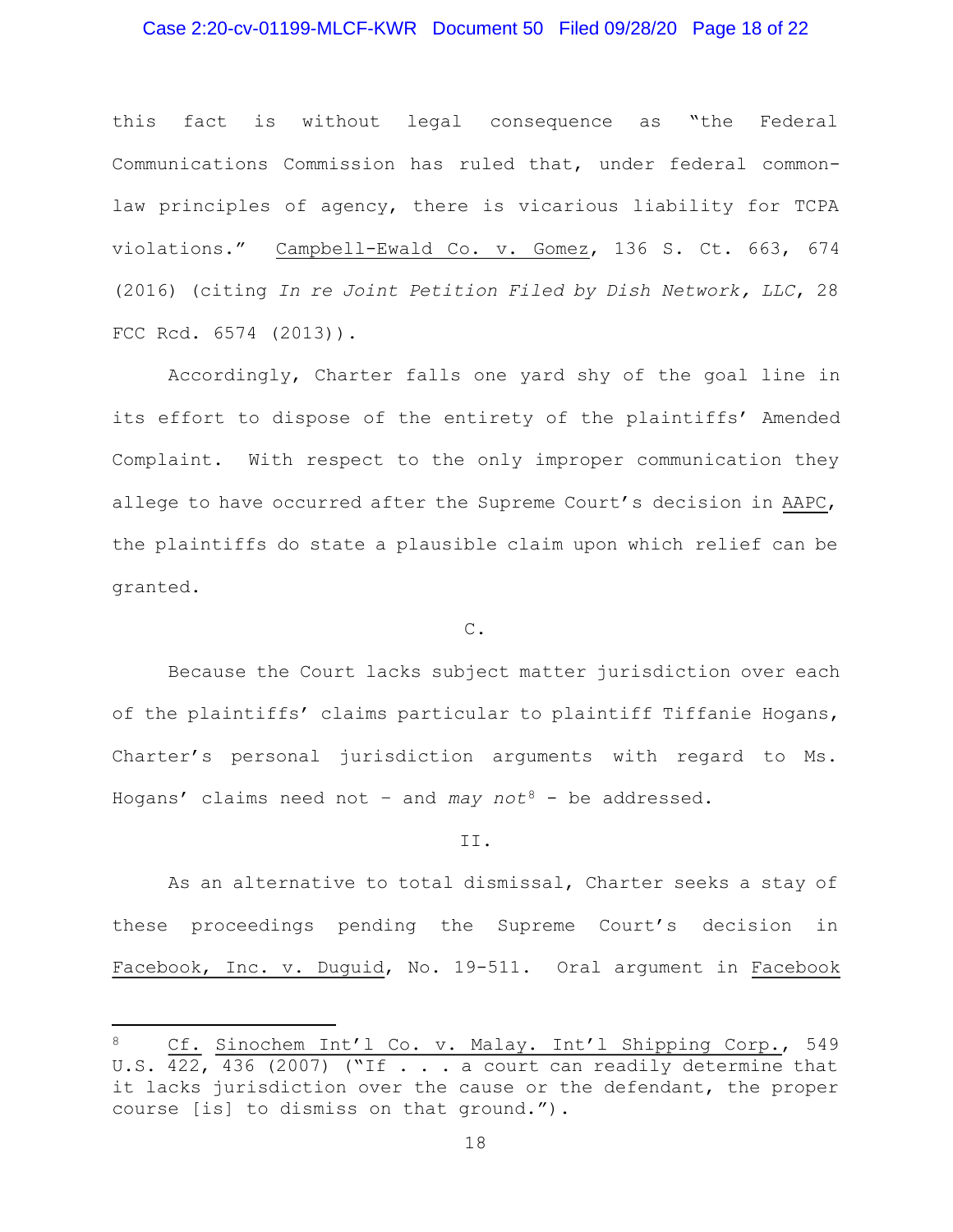# Case 2:20-cv-01199-MLCF-KWR Document 50 Filed 09/28/20 Page 19 of 22

has been set for December 8, 2020, and the Court will presumably enjoy a full complement of Justices by the end of October Term 2020. Accordingly, a 2021 decision in Facebook is probable. Because such a decision would illuminate an unsettled area of the law that is key to this case, and because a stay will promote judicial economy, conserve party resources, and increase the likelihood of a just and correct outcome, the Court determines that a stay of these proceedings is warranted.

A.

[T]he power to stay proceedings is incidental to the power inherent in every court to control the disposition of the causes on its docket with economy of time and effort for itself, for counsel, and for litigants. How this can best be done calls for the exercise of judgment, which must weigh competing interests and maintain an even balance.

Landis v. N. Am. Co., 299 U.S. 248, 254-55 (1936).

"The proponent of a stay bears the burden of establishing its

need." Clinton v. Jones, 520 U.S. 681, 708 (1997).

B.

 The circumstances here firmly favor a stay for several related reasons. All stem from the fact that a decision in Facebook promises to significantly hone the issues in this case. In Facebook, the Court will resolve a circuit split<sup>9</sup> concerning the

Compare, e.g., Duguid v. Facebook, Inc., 926 F.3d 1146 (9th Cir. 2019), with, e.g., Dominguez ex rel. Himself v. Yahoo, Inc., 894 F.3d 116 (3d Cir. 2018).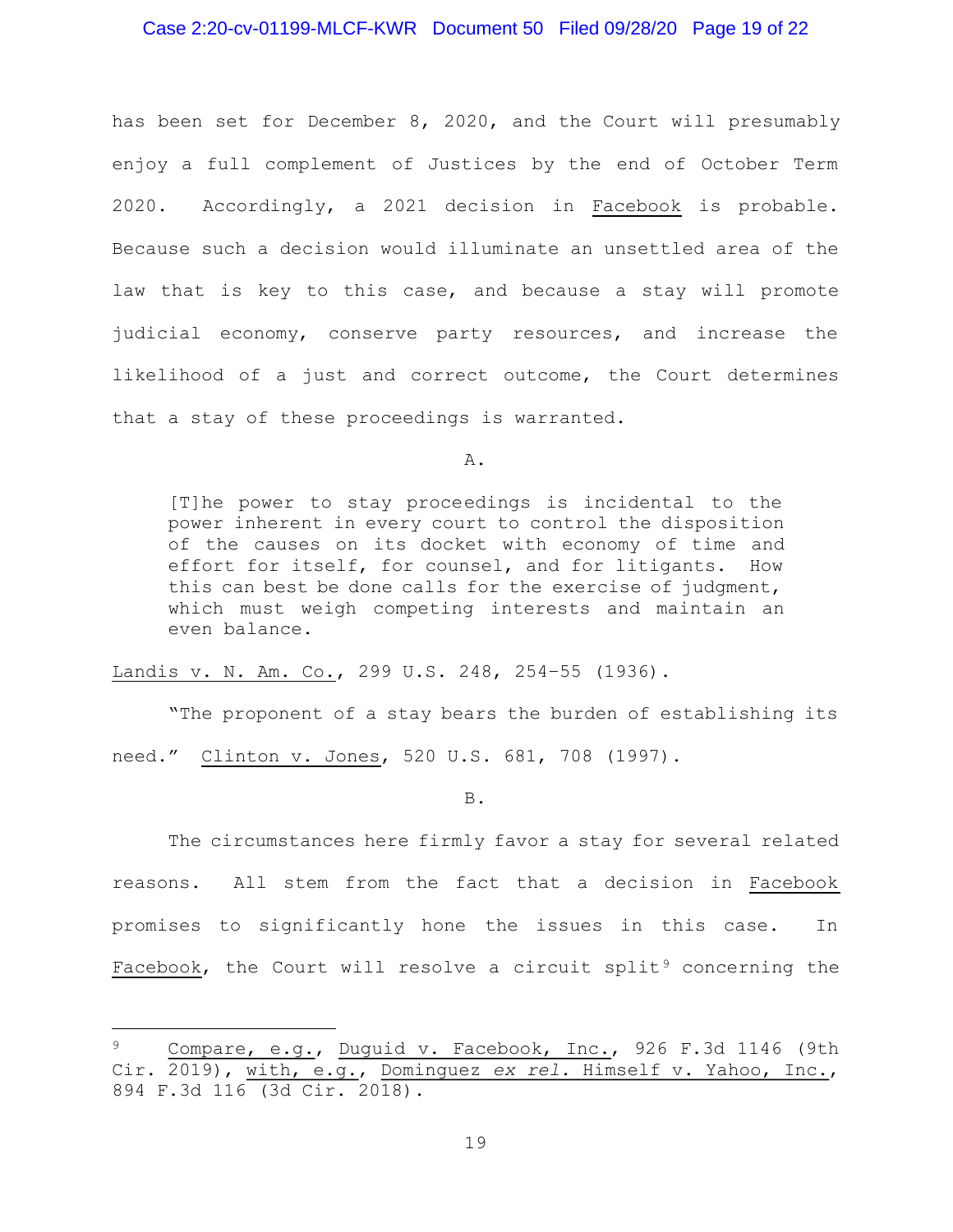# Case 2:20-cv-01199-MLCF-KWR Document 50 Filed 09/28/20 Page 20 of 22

scope of the TCPA's definition of an "automatic telephone dialing system" (ATDS). In particular, the Court will determine "[w]hether the definition of ATDS in the TCPA encompasses any device that can 'store' and 'automatically dial' telephone numbers, even if the device does not 'us[e] a random or sequential number generator." Facebook, Inc. v. Duguid, No. 19-511 (U.S. July 9, 2020).

The answer to that question has immediate bearing on the scope of the plaintiffs' action. Because the plaintiffs allege that Charter was attempting to contact a particular customer in its July 11, 2020 text message to Ms. Creasy, a decision by the Supreme Court that an ATDS must employ a random or sequential number generator for liability to attach under the TCPA would likely be dispositive of the plaintiffs' action.

Thus, in its significant potential to narrow and refine the issues in this case, a decision in Facebook promises to benefit the parties and the Court in a multitude of ways. Among other likely benefits, pausing this litigation in wait of a ruling in Facebook may (1) prevent a waste of judicial and party resources in the event that Facebook clearly dictates that the plaintiffs' remaining claims are without merit, (2) limit and streamline discovery in the event that the plaintiffs' claims do have merit, and (3) reduce the risk of an incorrect decision by sharpening the legal issues at play.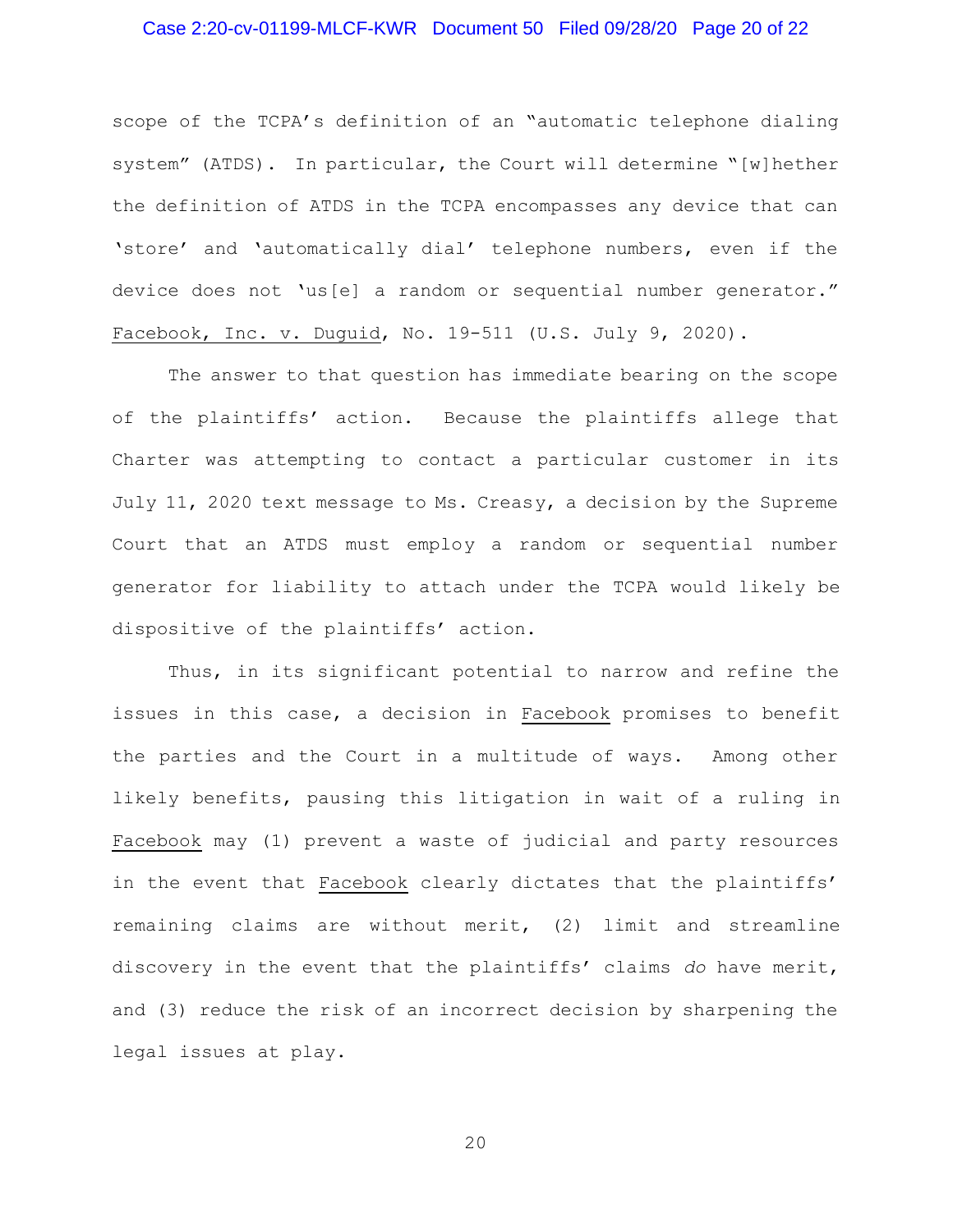# Case 2:20-cv-01199-MLCF-KWR Document 50 Filed 09/28/20 Page 21 of 22

Against these benefits, there is little conceivable risk to any party. Indeed, while a stay will slow the plaintiffs' pursuit of a possible recovery, it will not pose a substantial risk of loss of evidence (since Charter is a sophisticated defendant that is presumably well aware of its preservation obligations) or continued, unremedied harm.

Largely for these reasons, a great number of similarly situated courts have issued stays pending a decision in Facebook. See Mot. to Stay at 9 (collecting cases).

Accordingly, in its best "exercise of judgment," the Court deems Charter's proposed stay to be well warranted. See Landis, 299 U.S. at 254.

#### Conclusion

 The Supreme Court's decision in AAPC cannot logically be read as anything other than a ruling that  $\S$  227(b)(1)(A)(iii) was unconstitutional in the form in which the Court received it. That version of the provision, which included the government-debt exception that the Court has now severed, was unconstitutional when Charter engaged in all but one of the allegedly illegal communications the plaintiffs complain of.

 An unconstitutional statute being "as no law," the Court may not enforce the pre-AAPC version of  $\S$  227(b)(1)(A)(iii) against Charter here. While this compels dismissal of the bulk of the plaintiffs' claims, the plaintiffs have stated a plausible claim